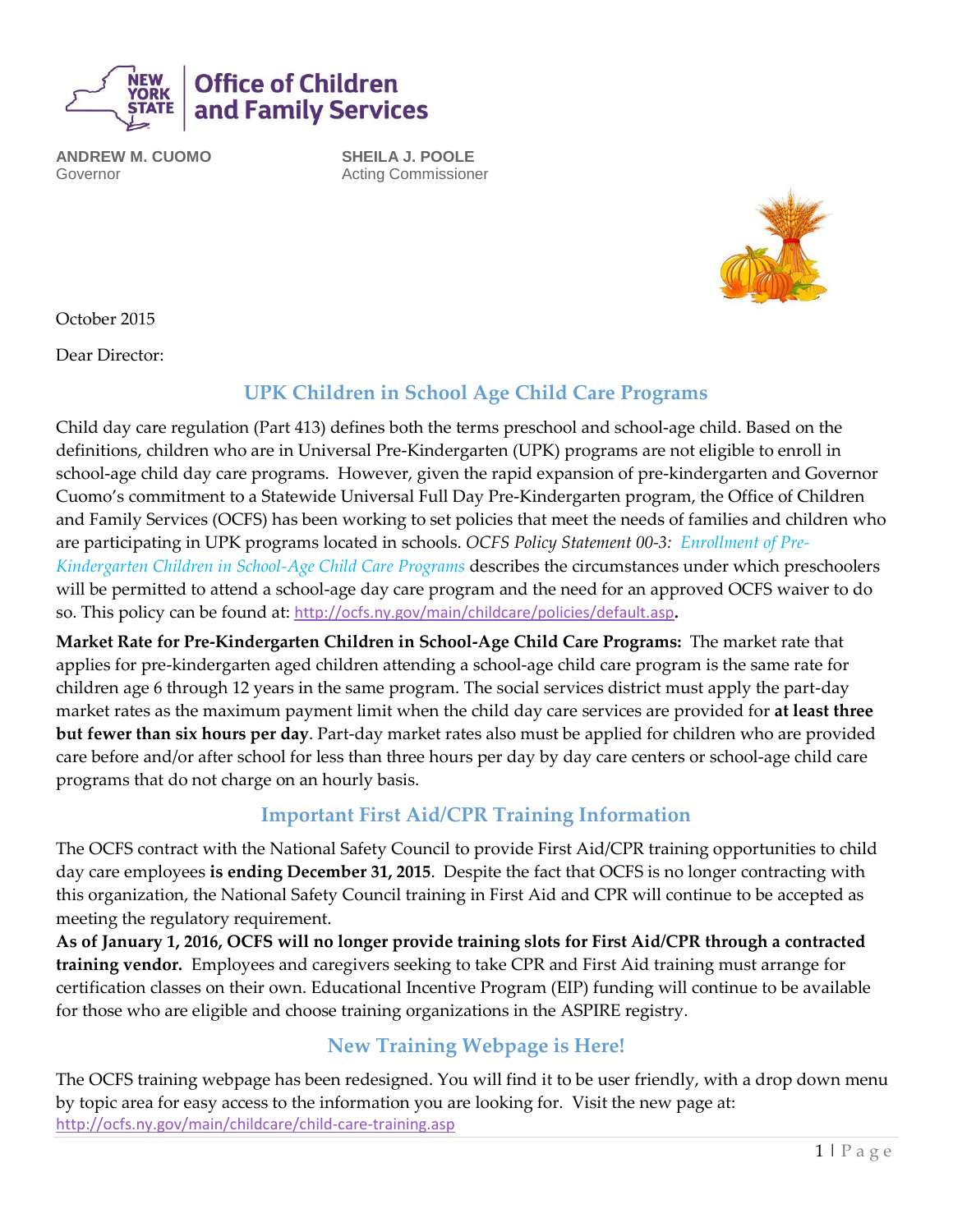## **NY-Alert**



NY-Alert is New York State's all hazard and notification system that allows individuals from the general public the option of choosing to receive automatic notifications in the case of statewide weather events, road closures in your area, missing persons reports known as Amber or Silver Alerts or other emergency situations such as hazardous material spills. NY-Alert is free and subscription

based. Users can choose how they want to receive notifications: by cell phone, email and other technologies.

You may also select the type of notifications and the geographical areas for which you receive notices. To enroll via the web, go to: [https://www.nyalert.gov/.](https://www.nyalert.gov/) If you do not have access to the worldwide web, you may also sign up for NY-Alert by calling 1-888-697-6972.

### **Medication Administration**

#### **Emergency Medication**

Emergency medications are **limited** to epinephrine auto injectors, diphenhydramine in combination with the auto injector, asthma inhalers and nebulizers. Regulation defines how and under what circumstances these specified emergency medications may be given to children in child care. Programs must refer to the regulations for a clear understanding of the rules regarding the administration of these emergency medications. This does not mean that other emergency medications don't exist, but the administration of any other emergency medications requires that the program become authorized to administer medication.

#### **Health Care Plans**

A program's approved Health Care Plan directs when and under what circumstances medications may be administered. Programs must follow their approved Plan and all Individual Health Care Plans on file.

#### **Individual Health Care Plan Permissions and Updates**

- Whenever changes are made in the plan of care for a child with **special health care needs**, or the program staff that provides that care, the child's individual Health Care Plan must be updated.
- Additionally, if the program staff that provides that care changes, the newly designated caregiver(s) must receive instruction directly from the child's parent or health care provider.

Contact your licensor or registrar if you have questions about your program's authorization to administer medications.

#### **Medication Administration Training (MAT)**

The authorization to administer medication to children in care is a benefit to parents and children, and a ŦĽ marketing plus for providers. Parents search the website for child day care programs that offer this service, as many cannot leave work to administer medications. OCFS encourages child day care programs to take advantage of the OCFS funds available for medication administration training and CCR&R health care consultant services in developing a health care plan for your program.

Enclosed you will find a brochure explaining how to become MAT certified. To access the brochure in Spanish, go to: [https://www.ecetp.pdp.albany.edu/downloadfiles/MAT/MAT\\_ESPANOL.pdf](https://www.ecetp.pdp.albany.edu/downloadfiles/MAT/MAT_ESPANOL.pdf).

### **Interns In Child Day Care Programs**

Interns participating at centers or school age child care programs may fill one of two roles; **volunteer or staff**. **Volunteer**: If he/she is filling the role of a volunteer, he/she may be present in classrooms for the purpose of assisting with the care of children or the operation of the program. A volunteer may not be counted in the supervision ratio and may not be left unsupervised with children in care. If the intern (volunteer) has the potential for **regular and substantial contact** with children enrolled in the program, he/she must be fingerprinted, submit information for a State Central Register database check and a Justice Center staff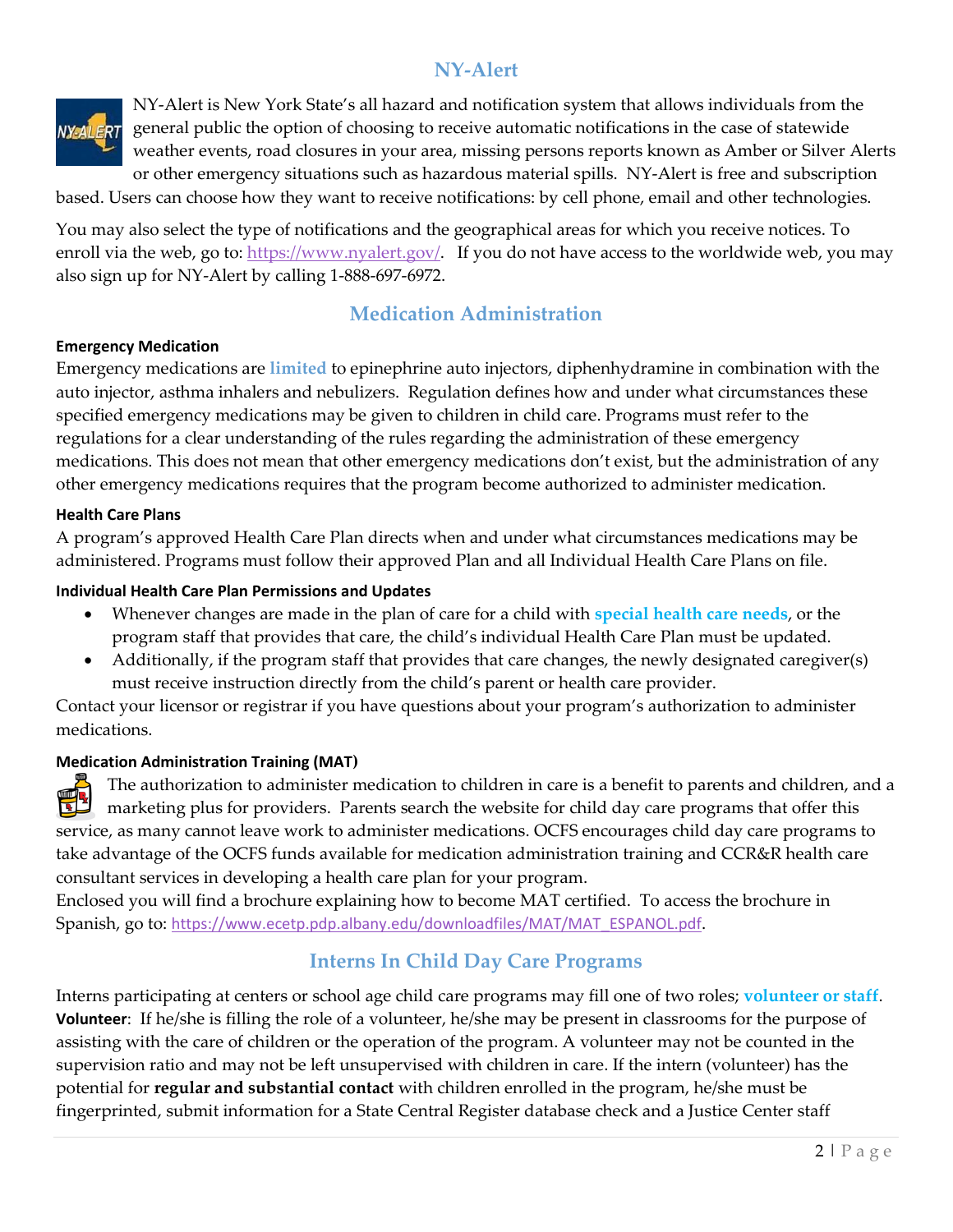exclusion list check, and must complete and submit a Criminal Conviction Statement and a Medical Statement which includes a TB test. High school or college medical statements can substitute as an approved equivalent. **Staff**: An intern may also participate in the role of a staff member, such as a group teacher or assistant teacher. Interns used in teaching positions must possess the regulatory qualifications for the role, meet the regulatory training requirements and he/she must be fingerprinted, complete and submit information for a State Central Register database check and a Justice Center staff exclusion list check. In addition, the intern must complete and submit a Criminal Conviction Statement and a Medical Statement which includes a TB test. High school or college medical statements can substitute as an approved equivalent. The minimum age of a staff person is sixteen.

Please contact your licensor or registrar if you need technical assistance in this matter.

# **The Aspire Registry**

We highly recommend that all child care providers and their staff take advantage of and utilize the Aspire Registry to maintain staff training and educational and professional development records. In order to receive proper training credit in Aspire, and with your licensor or registrar when a site inspection of records is performed, please make sure that all training documents contain the following:

- 
- 
- Trainer's name and signature **•** Number of training hours
- **Professional title or specialty field of the trainer •** Training organization (if applicable)
- Name of the individual trained **•** OCFS Topics in regulation covered
- Title of the training **because the contract of the training (Month/Day/Year)** 
	-
	-

The Aspire registry verifies and enters training credit specific to an individual's Professional Development Record, therefore documentation for each participant is required. A certificate of training for an individual, a training roster that includes all of the information listed above, or educational transcripts will be accepted. Training credit will not be given for altered documents or certificates that contain multiple names. As a reminder, **an individual may not receive training credit for the same training taken more than once in a two year period.** For more information or assistance with creating an account you may call 718-254-7716 or visit:<http://www.nyworksforchildren.org/Aspire/Aspire.aspx>

# **Flu Prevention**



It's that time of year again – Flu Season. The single best way to prevent seasonal flu is to get a yearly flu vaccine. Infants and young children are at a greater risk for becoming seriously ill if they come down with the flu. The New York State Department of Health and the federal Centers

for Disease Control recommend that all people six months of age and older get vaccinated against seasonal influenza as soon as the vaccine is available. Programs are required to post influenza educational material in plain view to ensure that families are informed and know the benefits of flu shots. The seasonal flu guide can be found here: <http://www.health.ny.gov/publications/2423.pdf>. Thank you for your cooperation in posting this important information. For additional resources on flu prevention, go to: www.healthychildren.org or [www.health.ny.gov/](http://www.health.ny.gov/) where you can find the posting in other languages.

# **Social Competence**

Your role in helping children at an early age develop social and emotional skills has been found to prepare them for a healthy future. This includes positive behavior interventions and policies regarding expulsion of children from early care and education programs, and developmental screenings for children at risk of cognitive or developmental delays.